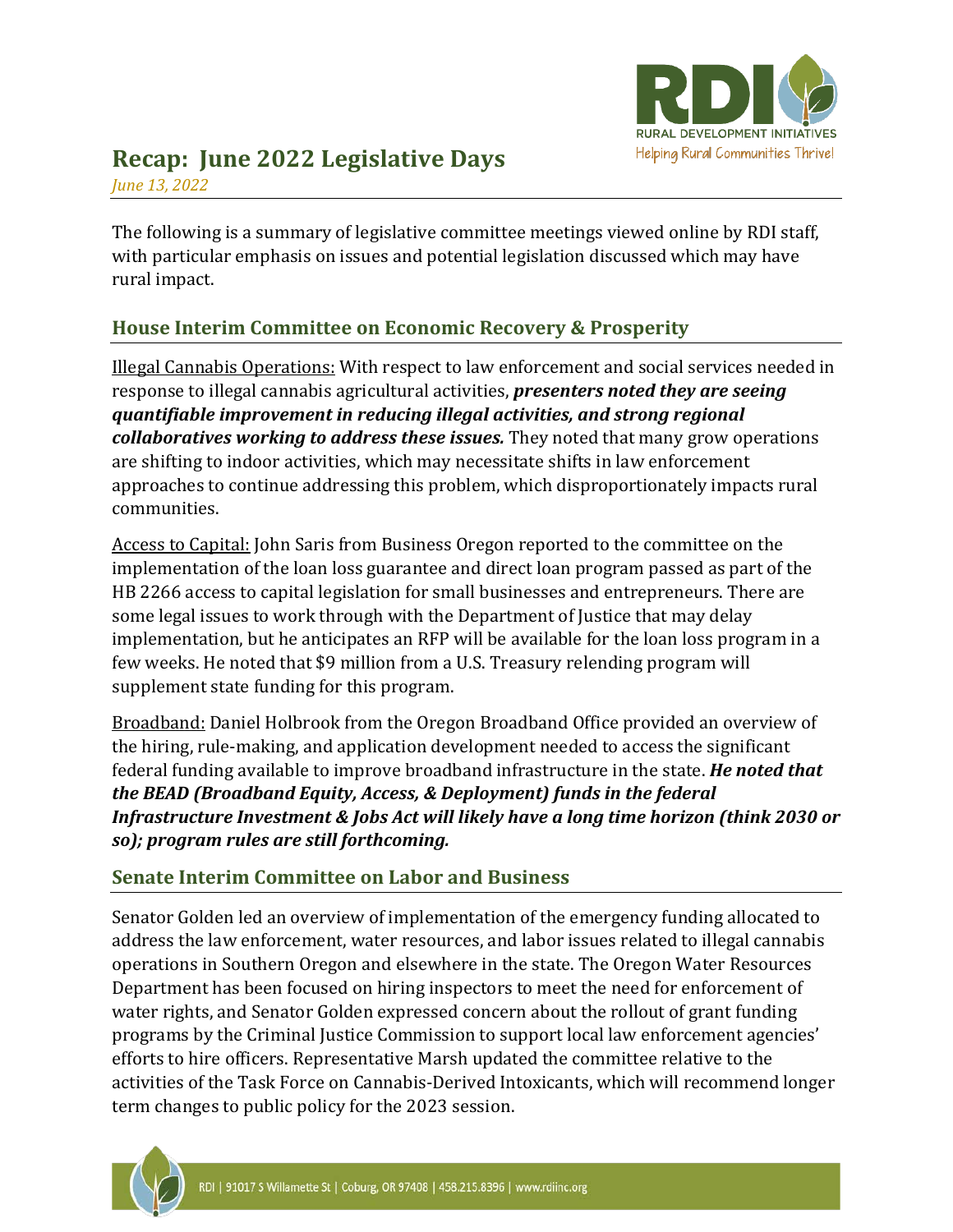# **House Interim Committee on Housing**

### Housing Affordability and Economic Impacts in Oregon - John Lehner, Office of Economic **Analysis**

### *Oregon has, across the state, the least affordable housing in comparison to typical counties nationwide - 23 of Oregon's 36 counties are in the least affordable 10%.* Oregon population growth decelerated during pandemic, while intermountain region

(ID/UT/WY/MT) growth accelerated because of housing affordability. Predictions point to continued growth of labor force in that region because of opportunity and cost of living. Oregon's deceleration impacts labor force growth rates, business development, taxes, and other economic indicators. In addition, a decline in foreign-born residents, (50,000 fewer since 2016) impacts the Oregon labor market, especially in agriculture, construction, and manufacturing. The Office of Economic Analysis is continuing to monitor and analyze this data, but speculates these labor market issues are only cause for concern if the economy does not rebound post-pandemic as predicted.

# Mass Timber for Modular Housing - Curtis Robinhold, Port of Portland; Ernesto Fonseca, Hacienda CDC

Oregon is the largest producer of lumber & plywood in the nation; creating an industry cluster related to mass timber can address the rural challenges of higher rates of poverty & unemployment (e.g. 14,000 jobs lost in forestry since 2006), climate change, and wildfire impacts. A mass timber consortium was awarded a \$50,000 Build Back Better planning grant for an industry cluster leading to transformational change in mass timber, with a goal to increase rural and urban job growth via sustainable mass timber products grown and manufactured in Oregon.

# **House Interim Committee on Business and Labor**

State Employment Economist Gail Krumenauer and State Economist Mark McMullen presented information to the committee about workforce development and industry sector trends. Notable points included:

- Oregon has gained back 9 out of 10 jobs lost during the pandemic; the unemployment rate is low across the entire state.
- Labor force participation is at its highest rate in a decade, and the tight labor market will continue for the foreseeable future. There are around 100K job openings right now – pre-pandemic, job openings averaged around 50K.
- The pandemic has resulted in more self-employment, and more workers are switching jobs.
- Looking long-term, Oregon's "Silver Tsunami" (baby boomer retirement rates coupled with low birth rates) will continue to shrink the state's labor force.

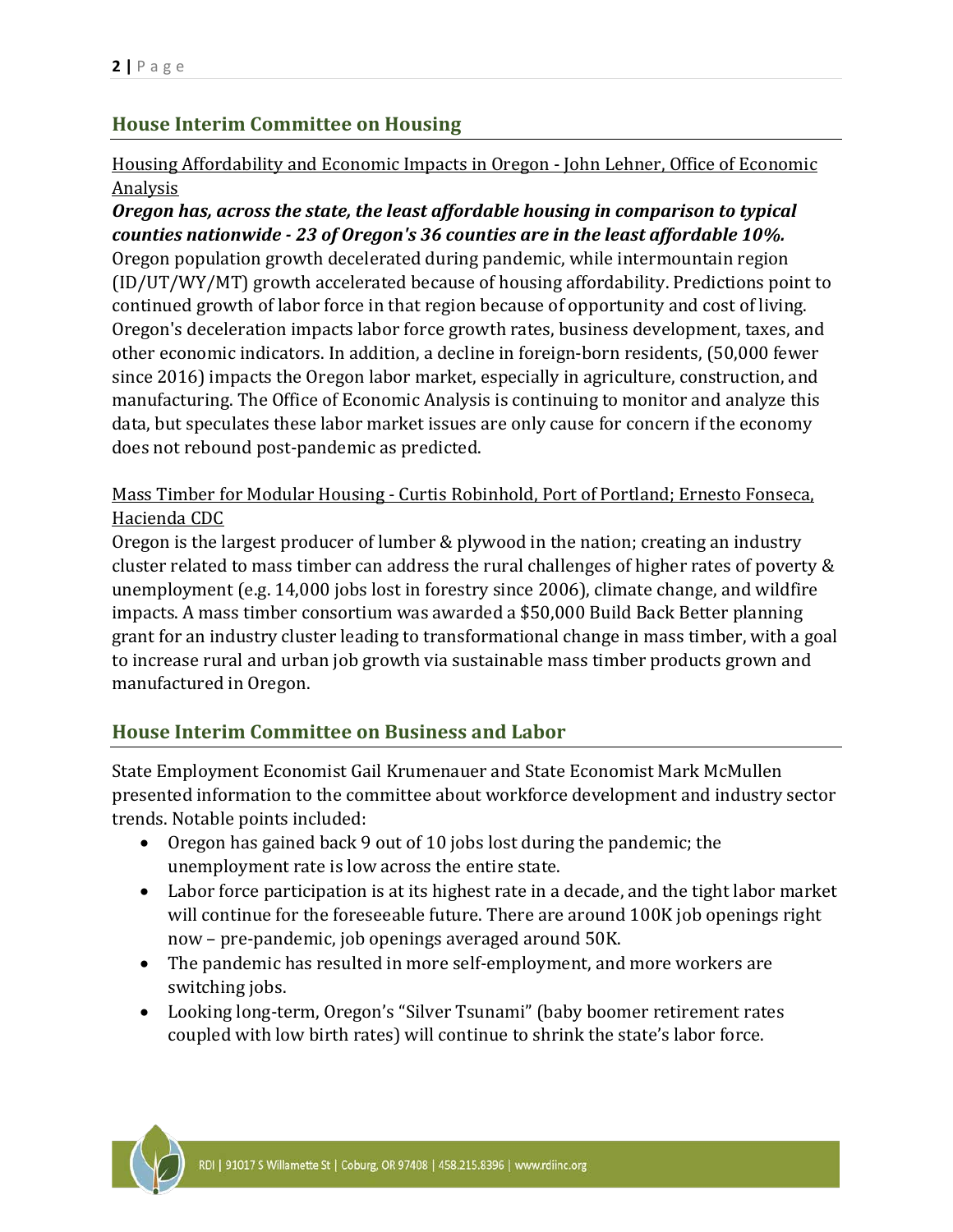• With respect to specific economic sectors, low-wage service industries such as hospitality and health care have yet to recover from pandemic impacts, and workers with lower education levels have been hit hardest. The construction, information systems, and retail sectors appear more fully recovered.

## **House Interim Committee on Environment and Natural Resources**

Chief Fire Marshal Mariana Ruiz-Temple and members of her staff presented a report of the Oregon Department of Forestry's progress in implementing SB 762, which addresses preparation for wildfire seasons. Activities to date include mapping fire risk at the individual property level – an evaluation of 1.8 million tax lots that is due to be published July 1. Plans include notification of those landowners in the two highest risk categories. In addition, work is progressing to reduce community risk of wildfires by enacting a new Defensible Space Code by the end of this year, which will be the 2nd such code in the nation.

## *In gathering data to inform wildfire prevention and mitigation grant programs, Chief Ruiz-Temple noted that 60% of firefighters across the state are volunteers – rural counties see a higher number of volunteers than urban regions, and they are also seeing a downward trend in volunteerism in rural. Grant programs will address these gaps by encouraging creative approaches to staffing.*

To stay informed about upcoming grant opportunities and other progress related to this bill, sign up for email updates here:<https://www.oregon.gov/odf/Pages/sb762.aspx>

## **House Interim Committee on Agriculture, Land Use and Water**

#### Impacts of Market Conditions on Oregon Producers

The Oregon Farm Bureau facilitated a presentation by agricultural producers around the impacts of the war in Ukraine, with particular attention to disruptions to the supply chain, exacerbated by the ongoing domestic challenges of inflation and a tight labor market.

- Shay Myers, CEO, Owyhee Produce, explained farms have faced climate change impacts and high labor costs that have collectively been catastrophic. Over the past year, Eastern Oregon has experienced the hottest weather in recorded history, the driest winter, and unprecedented high fuel and fertilizer costs.
- Jeff Malensky, President, Oregon Berry Packing, Inc. noted that Oregon is the #2 producer of berries in the nation, and our state's producers export heavily to Asia – trade and exports is a way for this industry to stay competitive. Because berry harvesting is labor-intensive, high labor costs are significantly impacting this agricultural sector.
- Darren Padget, Padget Ranches, Grass Valley Oregon explained that Ukraine is a major producer of wheat; the war will likely impact the worlds' poorest, as prices

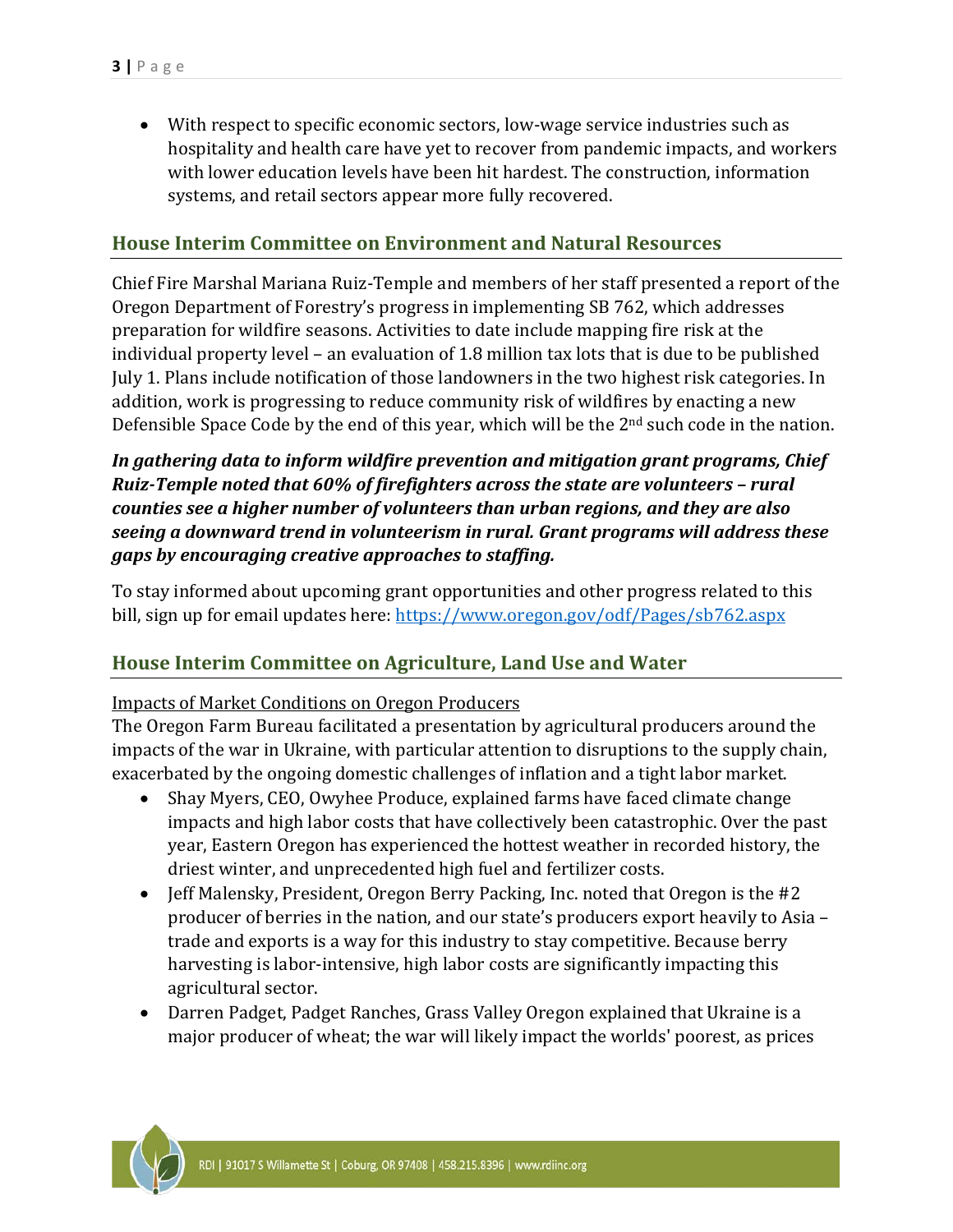soar. He noted that 85% of the grain grown in Oregon is exported. The biggest challenges he sees are the soaring prices of fertilizer and fuel. For example, fertilizer last year was \$450/ton - now \$1600.

#### 2022 Drought Update

Ryan Andrews, Hydrologist, Oregon Water Resources Department, reported that *15 counties currently have a drought declaration in place; these counties are mainly in Eastern and Southern Oregon.* The past 22 years have been driest years on record (dating back to the 1800s). 50% of the state is in extreme (D3) to exceptional (D4) level of drought, while 75% of the state is in the moderate (D2) - extreme (D3) range.

The drought has persisted since the previous wet season and is expected to persist and perhaps get worse through the summer until fall. The bulk of the precipitation in the last 90 days has occurred in western and northern Oregon; the rest of the state is 90% below average for precipitation. Most areas of the state are experiencing below-average stream flow and reservoir storage because of dry winter and early drought, in addition to low carryover from last year - with some places having record low carryover. We are already seeing water allotments reduced in drought ridden areas.

Bryn Hudson, Legislative Coordinator, Oregon Water Resources Department, indicated that their agency is tracking dry wells to allow the groundwater department to understand patterns of where these issues are arising. *As of May 26, they have received over 300 dry well complaints statewide, with just under half of those coming from Klamath Basin alone.*

#### **House Special Interim Committee on Wildfire Recovery**

Staff from various departments provided status reports regarding the disbursement of funds for wildfire recovery, including:

Municipal Wildfire Assistance Program – Business Oregon has disbursed 41% of the \$6 million available to 8 jurisdictions (wildfire-impacted counties and cities) for capacity support related to land use planning, building permits, and other local government services. The final \$2 million will be contracted after local budgeting processes are complete in July 2022.

Septic System Repair and Replacement Grant Program - \$15 million is available for this program; HB 4068 prioritized this funding for wildfire communities. DEQ will open the first round in mid-June with an August decision; the second round will be available in the fall. \$2 million of this funding was provided to Craft3 to provide enhanced loan options, including principal forgiveness.